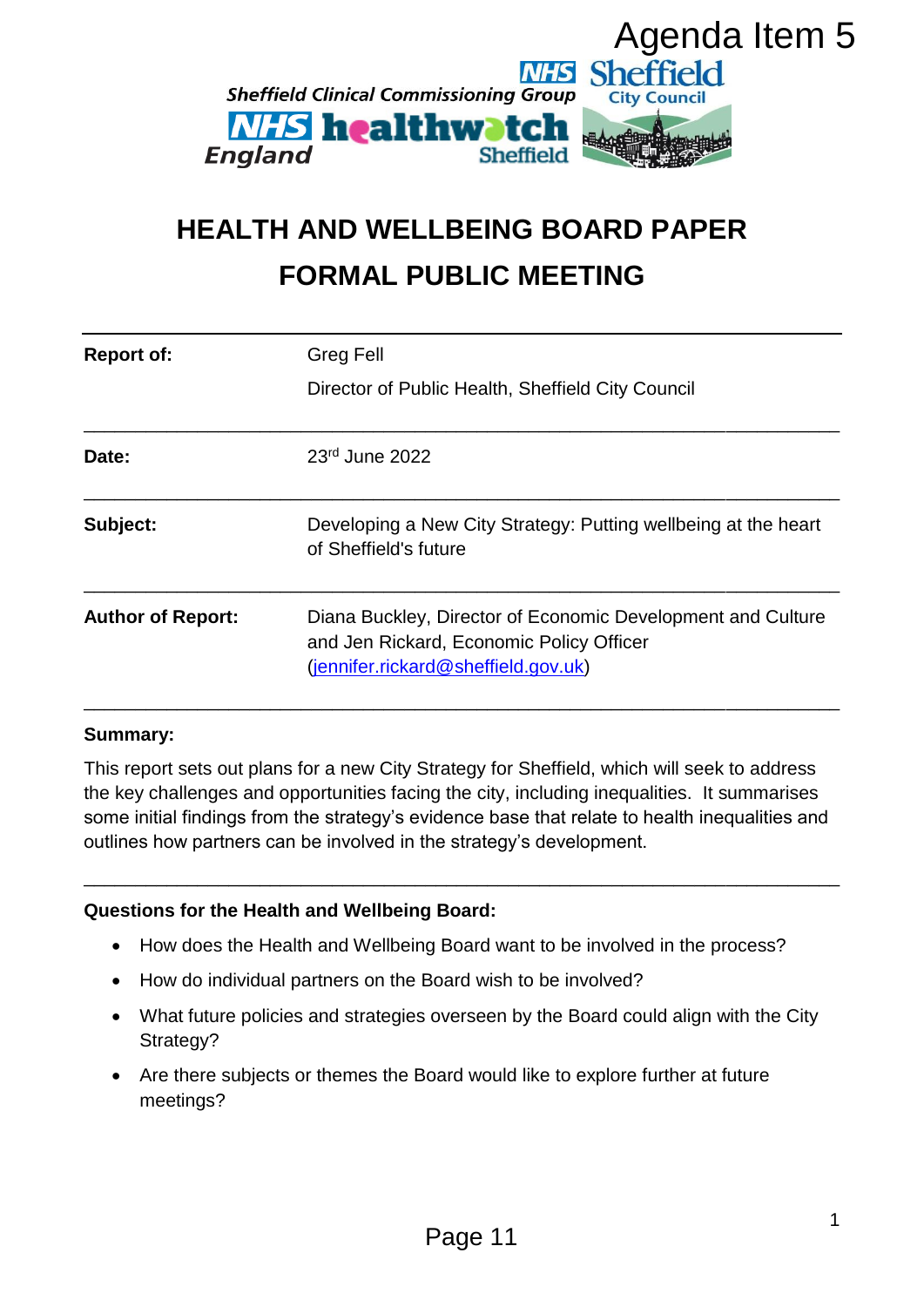## **Recommendations for the Health and Wellbeing Board:**

That the Health and Wellbeing Board are recommended to:

- Note the findings of the interim Economic Evidence Base and the strong links it makes between Sheffield's health and economic, social and environmental factors.
- Note the process for developing a new City Strategy and the opportunities for the Board and partners to be involved.
- Note the role the future City Strategy will play in collaborative working and the opportunity to align new plans and strategies to the City Strategy.

## **Background Papers:**

 Sheffield Economic Evidence Base: A draft report for the Health and Wellbeing Board (Appendix 1)

## **Which of the ambitions in the Health & Wellbeing Strategy does this help to deliver?**

The City Strategy will support the delivery of all the ambitions within the Health and Wellbeing Strategy and it is expected that one of the overall indicators of success for the work will be to reduce health inequalities.

### **Who has contributed to this paper?**

Jen Rickard, Economic Policy Officer, Sheffield City Council

Dan Spicer, Policy and Improvement Officer, Sheffield City Council

Diana Buckley, Director of Economic Development and Culture, Sheffield City Council

Greg Fell, Director of Public Health, Sheffield City Council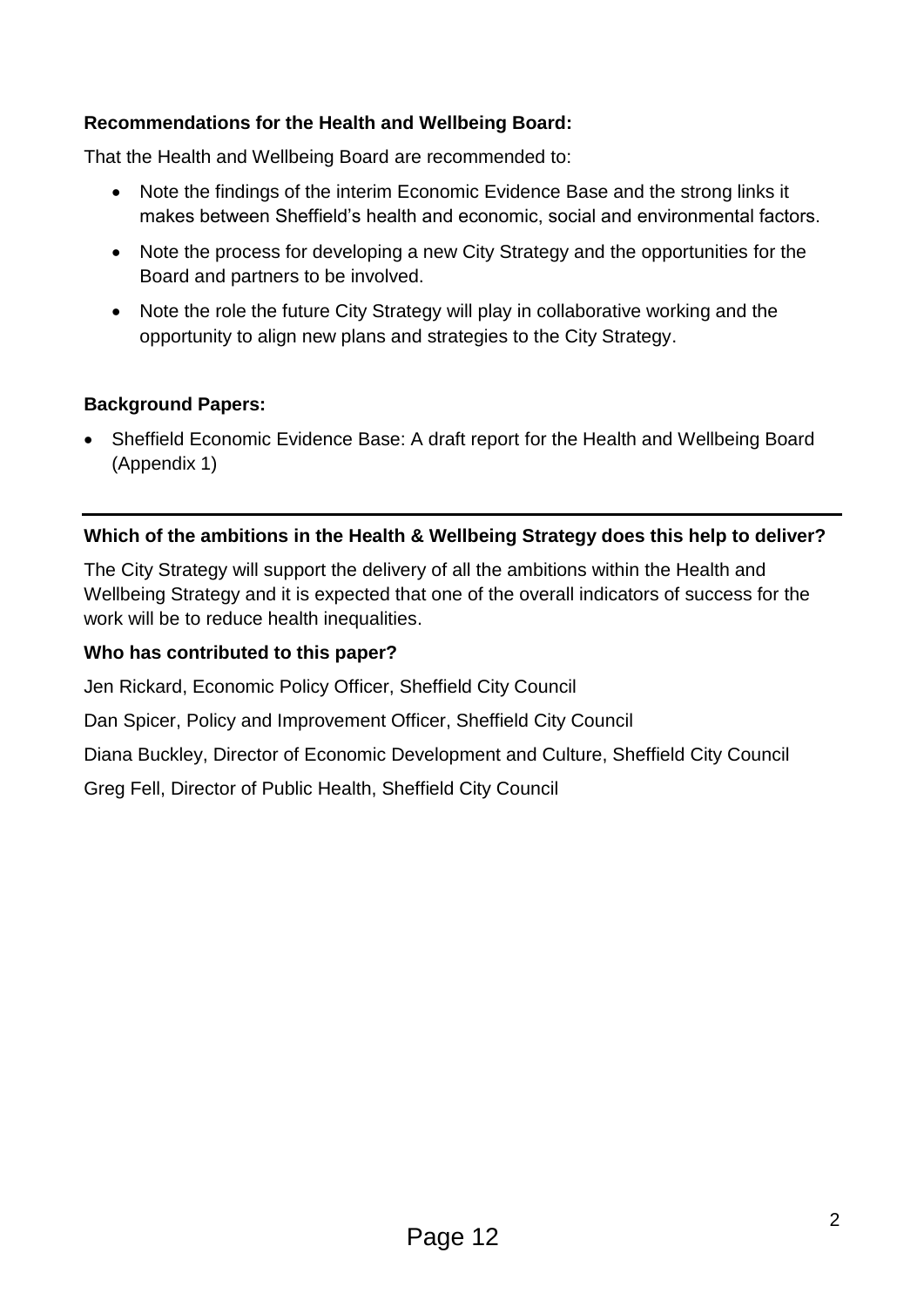# **DEVELOPING A NEW CITY STRATEGY: PUTTING WELLBEING AT THE HEART OF SHEFFIELD'S FUTURE**

# **1.0 SUMMARY**

1.1 This report sets out plans for a new City Strategy for Sheffield, which will seek to address the key challenges and opportunities facing the city, including inequalities. It summarises some initial findings from the strategy's evidence base that relate to health inequalities and outlines how partners can be involved in the strategy's development.

# **2.0 HOW DOES THIS IMPACT ON HEALTH INEQUALITIES IN SHEFFIELD?**

- 2.1 The link between health and social, economic and environmental factors has been well established. These factors, known as the wider determinants of health, include education, skills, income, employment, the built and natural environment and communities. 1
- 2.2 Put simply, the link between health outcomes and the social inequalities that occur because of the wider determinants is strong and persistent. Addressing the wider determinants of health will help improve health inequalities as well as overall health.
- 2.3 However, tackling the causes of social inequality are complex: issues affecting an individual can overlap, inter-relate and occur over a long period of time. Furthermore, many issues cut across different organisations and sectors. Concerted, systematic action is needed across multiple fronts to address the causes of health inequalities.<sup>2</sup>
- 2.4 The development of a new City Strategy for Sheffield presents an opportunity to place health and wellbeing at the heart of the city's future. The strategy will provide a coherent long-term framework for partnership working and facilitate more joined up working between partners across a range of policy areas, including those that affect health inequalities.

# **3.0 THE NEED FOR A NEW CITY STRATEGY**

3.1 The relationship between health and social inequalities is well evidenced. The UK's recent experience of the COVID-19 pandemic exemplifies the systematic relationship between health and socio-economic factors: people in the poorest areas of the UK were four times more likely to die of COVID-19. Some groups including young people, disabled people, women, ethnic minority communities and care home residents were disproportionately affected by the virus itself or the knock-on social and economic impacts as the country responded to the pandemic.<sup>3</sup>

1

<sup>1</sup> Public Health England, [Health Profile for England 2021 \(phe.org.uk\)](https://fingertips.phe.org.uk/static-reports/health-profile-for-england/hpfe_report.html#wider-determinants-of-health)

<sup>2</sup> Kings Fund, 2020, What are health inequalities? [Available here.](https://www.kingsfund.org.uk/publications/what-are-health-inequalities)

<sup>&</sup>lt;sup>3</sup> Health Foundation, 2021, ['Unequal pandemic, fairer recovery -](https://www.health.org.uk/publications/reports/unequal-pandemic-fairer-recovery?gclid=EAIaIQobChMIi-f2ltmi-AIVKYBQBh2JiQLPEAAYASAAEgKi4fD_BwE) The Health Foundation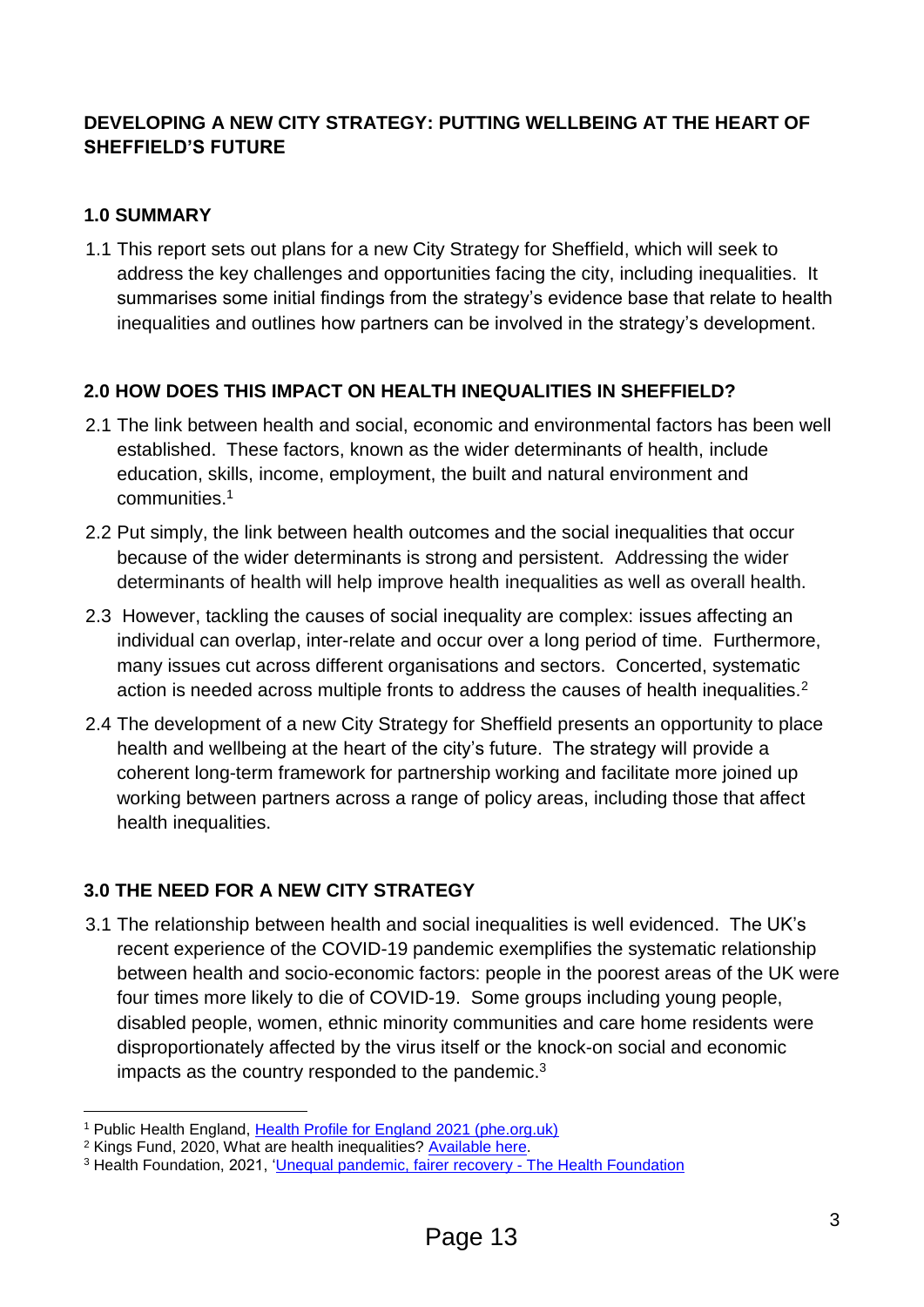- 3.2 In addition to inequalities, Sheffield is also seeking to address other fundamental and complex challenges which require whole-place solutions. These include:
	- o Climate change and sustainable growth
	- o Poverty and inequality
	- o Digitisation, automation and what this means for business, employment, public services and communities
	- o Inclusion and tackling discrimination
- 3.3 Tackling these challenges goes beyond one organisation. Sheffield has established partnerships to facilitate joint working across organisational boundaries to try to address these issues including the City Partnership Board and the Health and Wellbeing Board. What is missing is a single, coherent framework that articulates the city's challenges and sets out a vision for the future of Sheffield.
- 3.4 In November 2021, Sheffield City Partnership agreed that partners needed to come together to develop a 'city strategy' which will both enable the city, and empower others, to address these challenges and opportunities. It was agreed that this strategy would incorporate an inclusive economic framework which reflects the new economic context looking at the economy in its widest sense by including wellbeing, health inequalities and environmental sustainability.
- 3.5 The city's experience of the pandemic has opened up a renewed desire for whole-place collaboration: both in terms of the impacts felt from COVID-19 but also the new collaborations and partnerships formed as part of the city's response.
- 3.6 Since the last City Strategy in 2010, the city has changed significantly and so has the way people think about the relationship between people, place and the economy. Instead of economic models which focus on traditional measures such as Gross value Added (GVA) and numbers of jobs and office take-up, approaches such as **community** [wealth building](https://cles.org.uk/community-wealth-building/what-is-community-wealth-building/) and the [wellbeing economy](https://neweconomics.org/campaigns/wellbeing) place people at the centre of the economy, and take a wider view of the connections that economic activity has to people's health, wellbeing, equality and the environment. The connections between economic growth, social and environmental needs can be illustrated by the United Nation's Sustainable [Development Goals](https://www.un.org/sustainabledevelopment/sustainable-development-goals/) which links poverty, inequality and climate change with decent work and economic growth.

# **4.0HOW WOULD A CITY STRATEGY CONNECT TO OTHER STRATEGIC AND POLICY ANNOUNCEMENTS?**

- 4.1Since the City Strategy and Inclusive Economic Framework were agreed in November last year, there have been further economic strategic and policy announcements, which we would seek to align with the City Strategy work.
- 4.2Sheffield was announced as one of the first Levelling Up regeneration pilots and is working closely with the Department for Levelling Up, Housing and Communities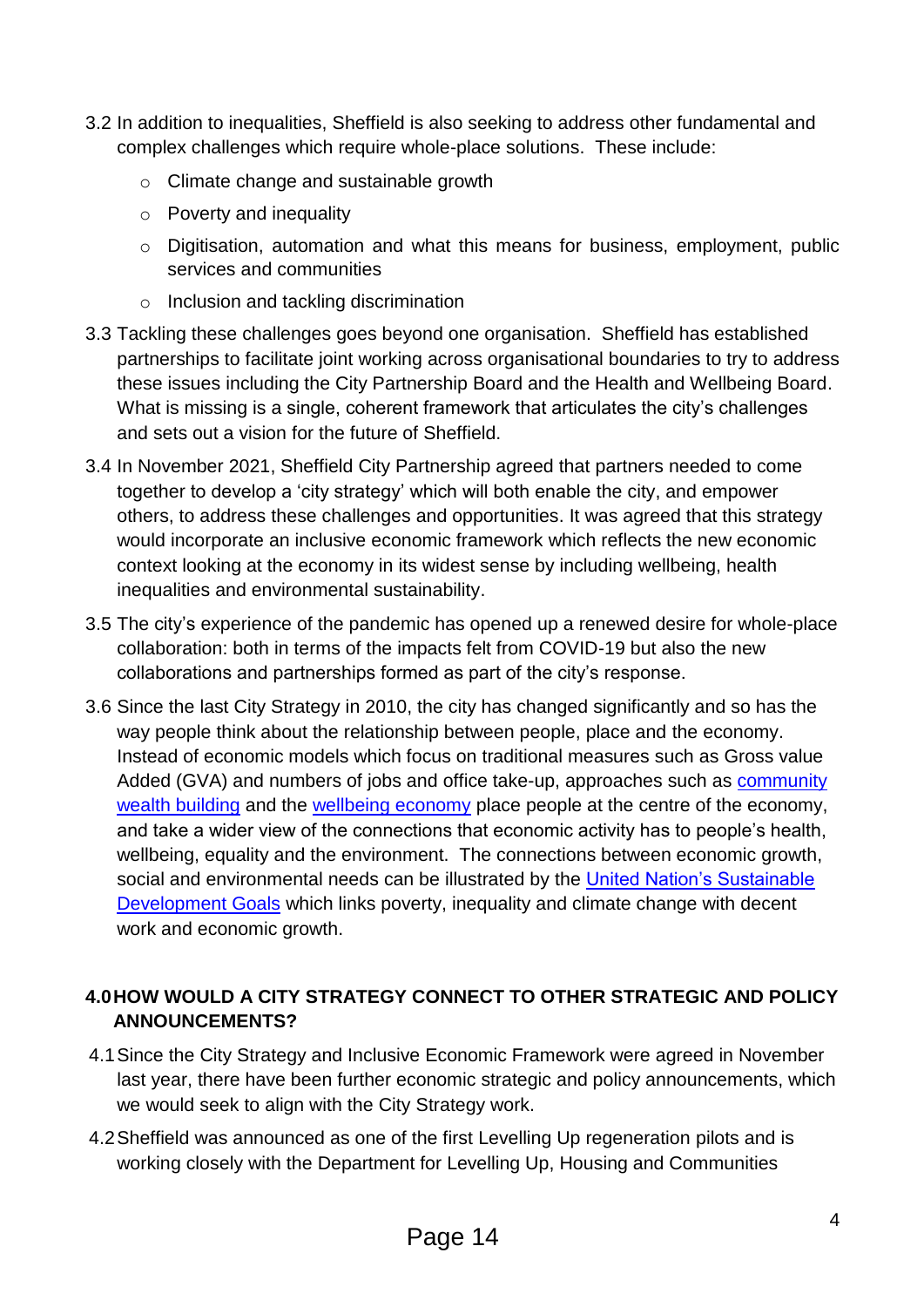(DLUHC) and Homes England to identify workstreams that will deliver against the Levelling Up Missions set out in the Government's [Levelling Up White Paper.](https://assets.publishing.service.gov.uk/government/uploads/system/uploads/attachment_data/file/1052706/Levelling_Up_WP_HRES.pdf) The regeneration pilot is a catalyst for enabling core workstreams to be brought forward to accelerate progress and input into the developing City Strategy.

- 4.3Of the twelve missions outlined in the White Paper, one mission relates to health inequalities with the aim that by 2030, the gap in Healthy Life Expectancy (HLE) between local areas where it is highest and lowest will have narrowed, and by 2035 HLE will rise by five years. There is a clear link between this mission and the aims of the Joint Health & Wellbeing Strategy: the Board's approach to leading this, and refreshing the Strategy in due course, will be central to Sheffield's work on this mission and a key part of Levelling Up as defined by the Government.
- 4.4Another mission focuses on wellbeing, stating that by 2030, well-being will have improved in every area of the UK, with the gap between top performing and other areas closing. The scale and breadth of the Levelling Up Missions, ranging from health, education and skills to crime, housing and transport reflect the importance of a wholeplace approach to addressing inequalities, where the sum of the factors are greater than the individual parts.
- 4.5At a regional level, South Yorkshire Mayoral Combined Authority's (SYMCA) key strategy is its **Strategic Economic Plan** (SEP), which was developed in collaboration with the four South Yorkshire local authorities including Sheffield City Council. The South Yorkshire Renewal Fund will support the delivery of the ambitions within the SEP. To access this funding, Sheffield City Council need to develop a Place Based Plan setting out investment priorities for the city. Tying together the City Strategy with propositions and potential interventions could unlock significant investment for Sheffield.
- 4.6There is an opportunity to align these programmes with the City Strategy, creating a single story that strategic partners and businesses can articulate about the city's needs, opportunities, and priorities.

# **5.0THE PROPOSED PROCESS TO DEVELOP THE CITY STRATEGY**

- 5.1The approach to developing the City Strategy is underpinned by three principles:
	- 1) That it will bring together new ways of thinking to address cross-cutting and complex issues
	- 2) That it will be partner owned, with input and decisions being made by stakeholders throughout the process.
	- 3) That it will be city owned, engaging with communities so that they are at the heart of the process and the final strategy.
- 5.2 The process for developing the strategy can be seen in three phases: evidence and engagement; Strategic development; and consultation and testing.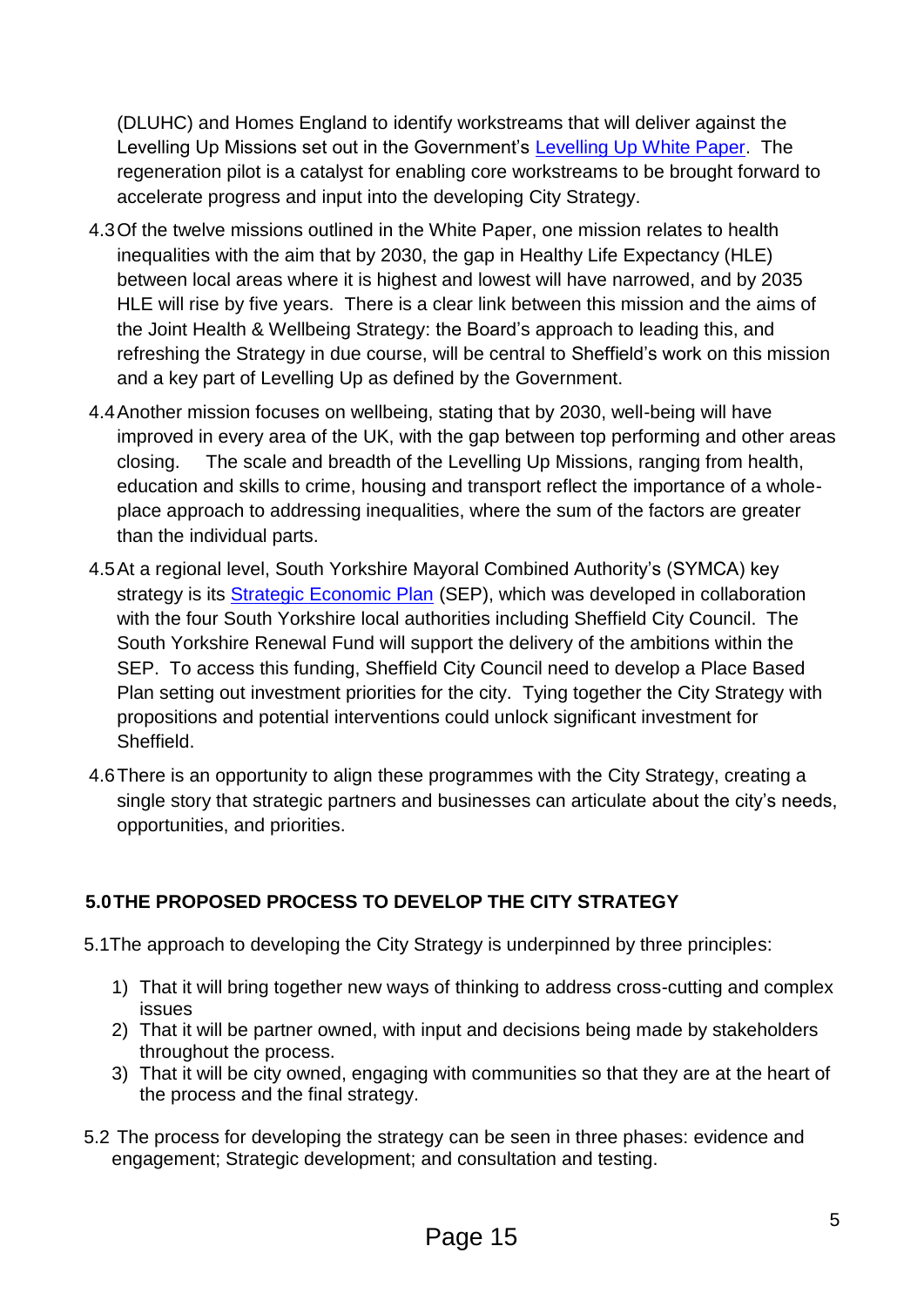5.3**Evidence and Engagement:** Evidence gathering for the City Strategy forms the foundation for the work. There are two key strands to this that are already underway, one of which focuses specifically on the city's economy:

5.3.1 The *Sheffield Economic Evidence Base*, forms a key part of the evidence base for the City Strategy. This assessment brings together data and evidence from various sources to understand the challenges and opportunities facing Sheffield's economy including, but not limited to, the impacts of COVID. It is also helping to reframe what is regarded as 'the economy' from a policy perspective including health, inclusion, inequalities and climate change. Partners across the city are involved in the steering and working groups overseeing the study. The work is expected to complete by the end of June. An interim report on the findings of this work is appended to this Board report.

5.3.2 *The Community Voice and Insight Commission* will be delivered by the voluntary sector across Sheffield. Conversations will be delivered in communities, using places, methods and approaches which work for them. The aim is to reach a diverse range of people, targeting people who we have not heard from often. It aims to engage people in talking and thinking about the future of Sheffield, testing out and gathering insights around the high-level priorities and identifying shared goals

## 5.4 **Strategic Development**

The next phase of development will involve synthesising evidence with ongoing partner engagement and integrating key findings into a draft set of missions and policy and spatial priorities. Themed stakeholder workshops will inform this stage. The workshops will include Sheffield City Partnership Board organisations, community groups, informal networks and wider stakeholders. LACs will also receive an update at their meetings during this phase.

#### 5.5 **Consultation and Testing**

Building on the community voice and insight work and the relationships which have been formed around this, we will be able to engage around a publicly available draft strategy from November onwards. This will provide an opportunity for a broad range of people to feedback views on the City Strategy.

5.6 Following the consultation stage, it is anticipated that city partners will endorse the new strategy before the end of March 2023.

# **6 GOVERNANCE**

- 6.1 In terms of governance, the Sheffield City Partnership Board will oversee the delivery of the City Strategy but each of the partners involved will own the strategy and be accountable for the high-level commitments within it. This means future partner strategies and plans will need to support the ambitions set out in the City Strategy.
- 6.2 The City Partnership Board agreed at their meeting of the 13<sup>th</sup> May 2022 that a Task and Finish group would be established to oversee the development of the City Strategy. This group would be made up of senior representatives from city partners (not just organisations that are part of the City Partnership Board). It was agreed that Angela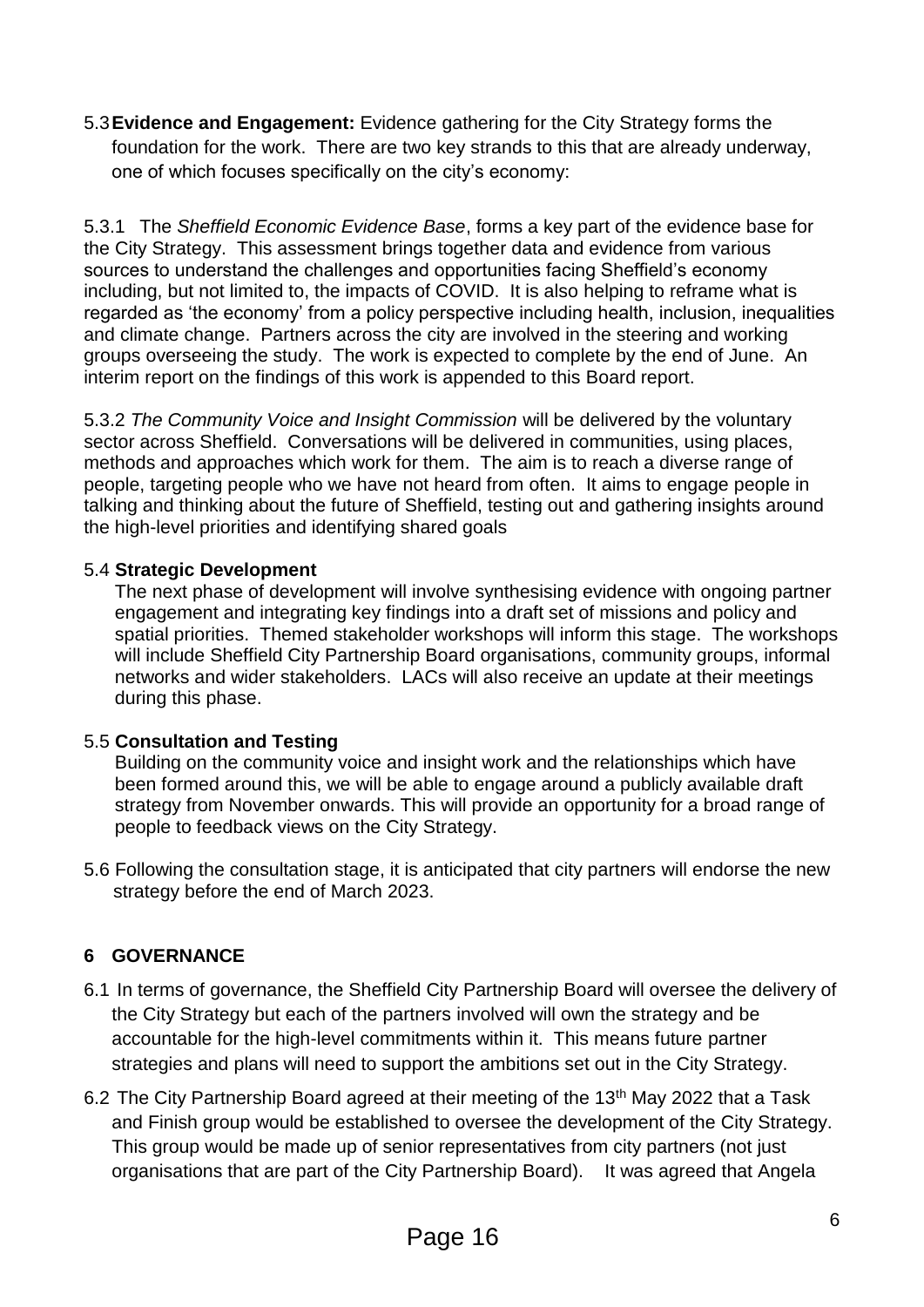Foulkes, Chief Executive and principal of The Sheffield College would be the chair of the Task and Finish Group.

6.3A reference group will also be established to facilitate wider engagement across the city on the development of the City Strategy.

# **7 WHAT NEEDS TO HAPPEN TO MAKE A DIFFERENCE IN THIS AREA?**

- 7.1An interim report of the economic evidence base, appended to this report, sets out some of the economic challenges Sheffield faces. It identifies three over-arching themes for these challenges: Sheffield's productivity challenge; Sheffield's economic and social inequalities; and reducing emission through a just transition. It highlights the importance of addressing the wider determinants of health to both improve health, wellbeing and prosperity at both an individual and city level. For example:
	- There are clear links between health and deprivation and these inequalities are widening, with citizens in the most deprived areas having shorter lives, fewer years in good health and higher rates of preventable mortality compared to the least deprived areas.
	- During the Covid-19 pandemic, the impacts of child poverty were intensified due to school and nursery closures. The attainment gap between the most and least disadvantaged pupils grew during the pandemic, with the most deprived students less likely to have access to digital devices, the internet, and a quiet place to work at home. This gap in education attainment will serve to maintain existing inequalities and potentially limit future social mobility.<sup>4</sup>
	- There was relatively significant drop in happiness levels in Sheffield during the pandemic, greater than the fall nationally and across the Core Cities
	- Long-term unemployment negatively impacts people's mental and physical health as does 'bad' work – employment, which is insecure, low-paid, poor quality or stressful. People from marginalised groups are more likely to be unemployed or employed in 'bad' work therefore at greater risk of poor mental and physical health.<sup>5</sup>
	- Within Sheffield's economically inactive population, 27% are inactive due to sickness and disability. This shows the impact poor health and disability has on people's work opportunities, which of course in turn widens economic inequalities.
	- Inactivity varies between ethnic groups (the Pakistani/Bangladeshi community have the highest proportion of economically inactive residents at 27%) however the biggest gap remains between men and women (17.2% and 22.8% respectively). Intersectional inequalities compound these disparities, with ethnic minority women having the highest levels of economic inactivity (26%) and white men having the lowest levels (16%).

<sup>1</sup> <sup>4</sup> Ofgual. (2021). Learning during the pandemic: review of research from England. [Available here](https://www.gov.uk/government/publications/learning-during-the-pandemic/learning-during-the-pandemic-review-of-research-from-england)

<sup>5</sup> Marmot, M. (2020). Health Equity in England: The Marmot Review ten years on. [Available here](https://www.health.org.uk/publications/reports/the-marmot-review-10-years-on?gclid=EAIaIQobChMIyfeSiP2i-AIVg7HtCh27VguKEAAYASAAEgL1vvD_BwE)